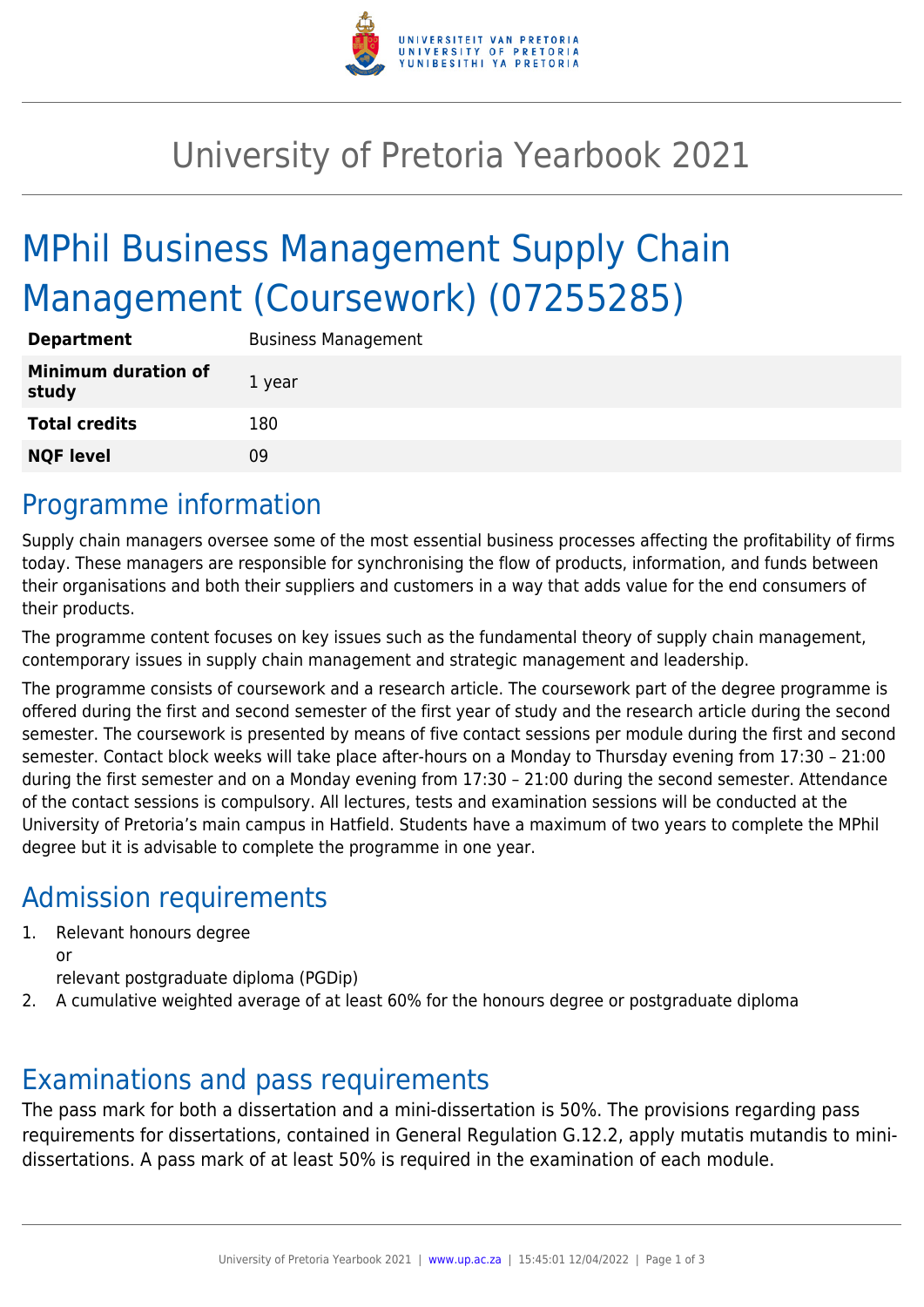

# Research information

#### **Article for publication**

A dean may require, before or on submission of a dissertation/mini-dissertation, the submission of a draft article for publication to the supervisor. The draft article should be based on the research that the student has conducted for the dissertation/mini-dissertation and be approved by the supervisor concerned. The supervisor should then have the opportunity to take the paper through all the processes of revision and resubmission as may be necessary and/or appropriate in order to achieve publication.